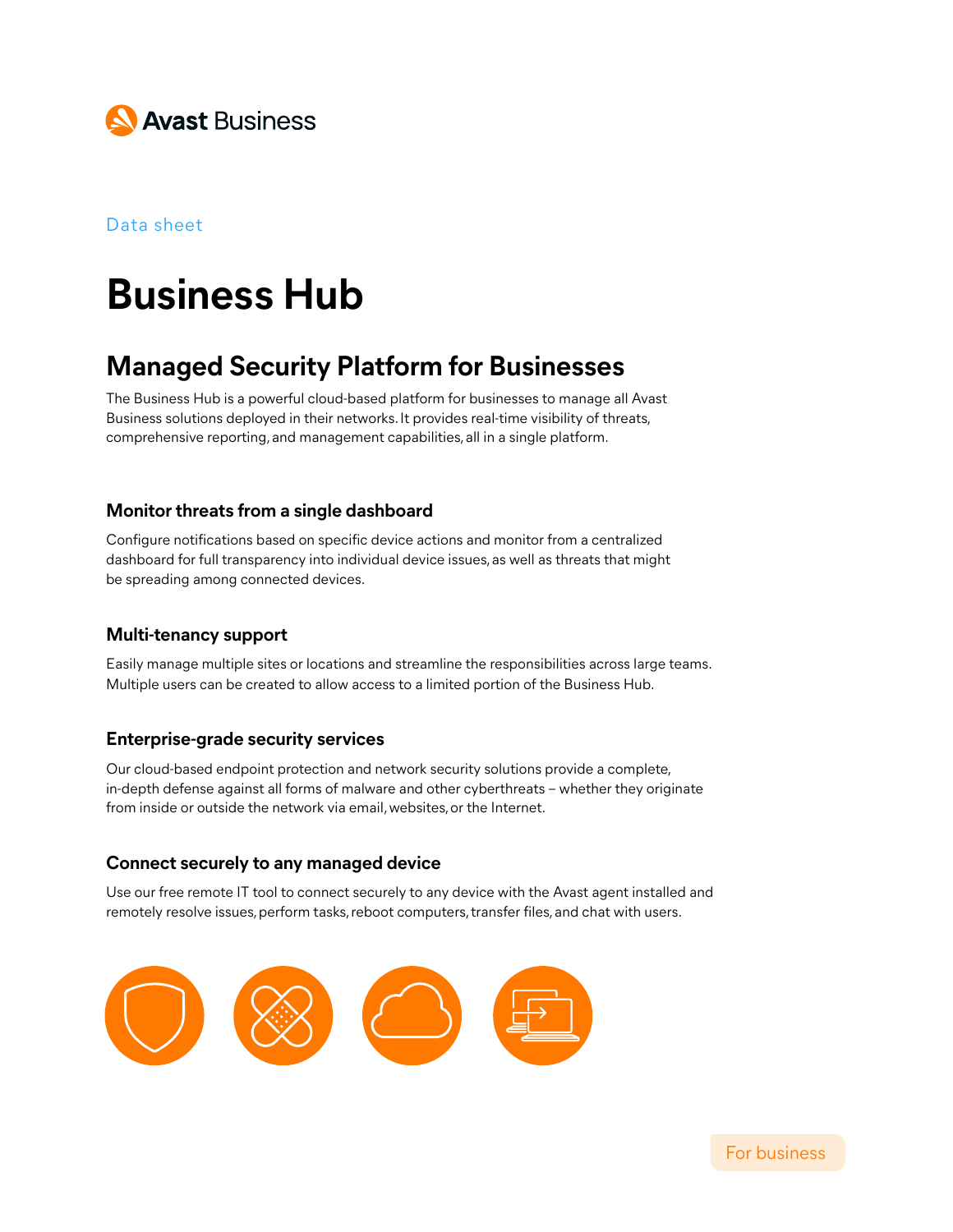

# **Features**

#### **Network Discovery with remote deployment**

Easily discover your entire IT network and deploy Avast Business security services to all your endpoints in minutes to keep your business safe.

#### **Intuitive Dashboard**

View all alerts at-a-glance, address issues, and get the information you need to make informed decisions, add services, and take quick action to increase uptime, stability, and security.

#### **Device and Policy Management**

Manage security for all devices with the Business Hub agent. Policy changes will automatically configure themselves on the agent-controlled devices in real time, requiring less maintenance and making it easier to scale business operations.

#### **Detailed Reports**

Generate and schedule easy-to-read, detailed activity reports with the click of a button. View reports that include blocked threats, task lists, protected devices, patch statuses, and more.

# **Services**

#### **Next-Gen Antivirus**

Multi-OS AV blocks cyberthreats from entering your network, protects against zero-day attacks, and identifies new threats.

#### **Next-Gen Antivirus Pro**

Get additional security with features including Data Shredder and server protection for Exchange and SharePoint servers.

#### **Notifications**

Receive instant email notifications on any security threats or network issues that need your attention, including outdated antivirus applications, extended device inactivity, and additional device updates.

#### **Master Agent**

Select a device as the Local Update Server where all updates can be downloaded. Save bandwidth by scheduling and distributing updates to all endpoints in your network when it's convenient.

#### **Commands**

Quickly apply commands across devices like scans, restarts, and more. Run commands automatically based on policy settings.

#### **Next-Gen Antivirus Pro Plus**

Get the full antivirus package with SecureLine VPN, Browser Cleanup, and Webcam Shield.

#### **Patch Management**

Stay ahead of vulnerabilities by identifying critical patches and easily deploying them across all endpoints from one dashboard.